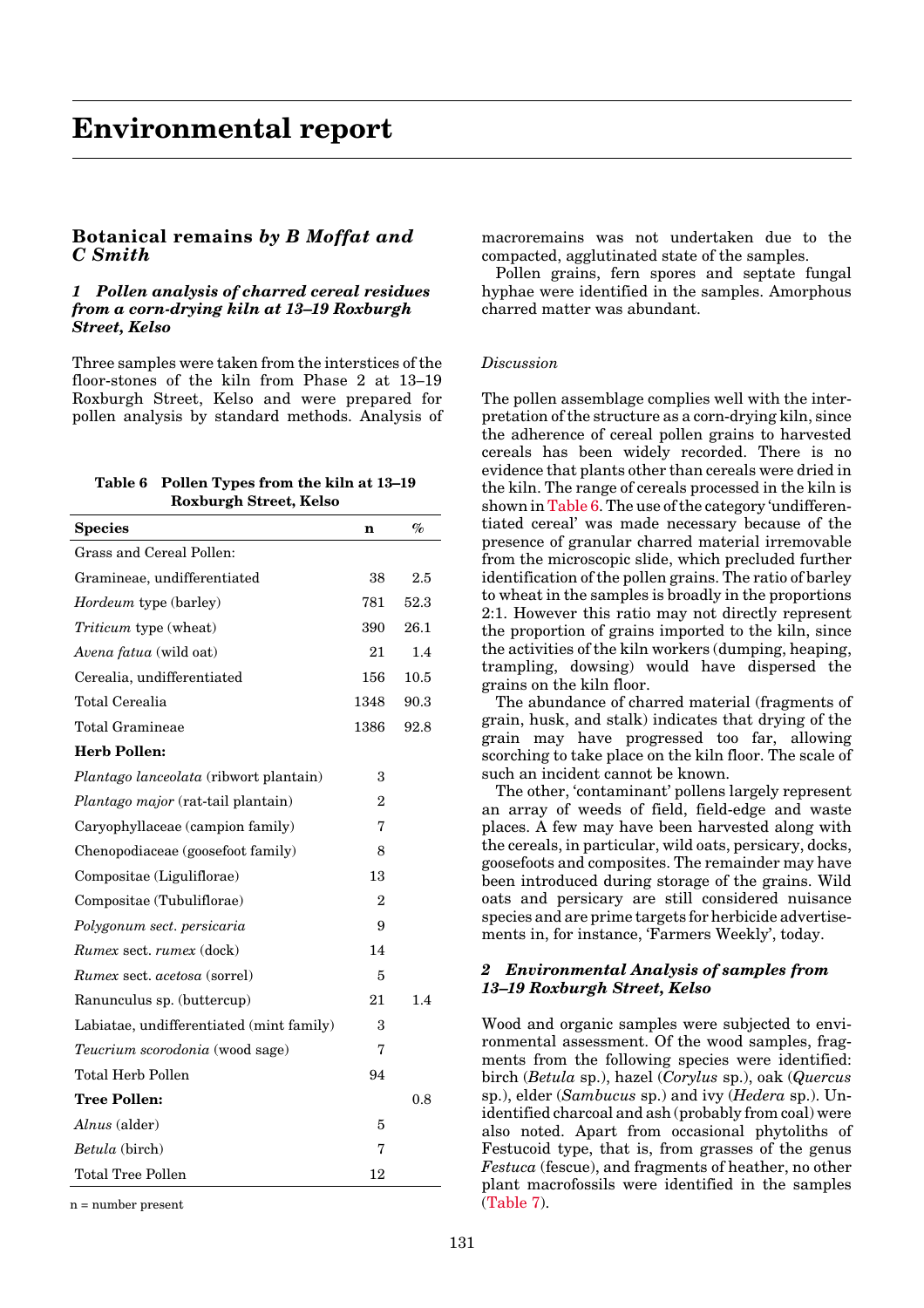**Table 7 Environmental Analysis of samples from 13–19 Roxburgh Street, Kelso**

| <b>Phase</b> | Context         | $\mathbf n$  | Weight           | Description and findings (pieces $5 \times 2 \times 2$ cm are fully described)<br>'Loss upon ignition' = organic content $(Org)$ , see note*. |
|--------------|-----------------|--------------|------------------|-----------------------------------------------------------------------------------------------------------------------------------------------|
|              | 1516            |              |                  | Org 1.59%/1.65%.                                                                                                                              |
| 1            | 1065            |              |                  | Org 2.37%.                                                                                                                                    |
| 1            | 1349            | 3            |                  | Birch.                                                                                                                                        |
| 1            | 1470            |              | $0.25$ kg        | Org 2.01%.                                                                                                                                    |
| 2            | 343             |              |                  | Org 1.89%                                                                                                                                     |
| 2            | 351             |              |                  | Org 7.82%                                                                                                                                     |
| 2            | 371             |              |                  | Org 12.73%. Ash, wood (not identifiable) and charcoal. Fire residue.                                                                          |
| 2            | 378             |              |                  | Org 2.58%.                                                                                                                                    |
| 2            | 381             |              |                  | Org 2.99%.                                                                                                                                    |
| 2            | 382 628         |              |                  | 2 birch. Org 4.13%.                                                                                                                           |
| 2            | 409             |              |                  | Org 3.16%.                                                                                                                                    |
| 2            | 416             |              |                  | Org 2.36%.                                                                                                                                    |
| 2            | 1398            |              | $0.25$ kg        | Charcoal, coal, ash, mortar as dust.                                                                                                          |
| 2            | 1400A           |              | $0.1 \text{ kg}$ | Org 4.62%.                                                                                                                                    |
| 2            | 1400B           |              | $0.1 \text{ kg}$ | Org 5.33%.                                                                                                                                    |
| 2            | 1400C           |              | $0.1 \text{ kg}$ | Org 3.57%. By weight all were 65-70% separable charcoal.                                                                                      |
| 2            | 1415 559        | 1            |                  | Birch.                                                                                                                                        |
| 2            | 1416            |              | $0.15$ kg        | Wood charcoal and sand.                                                                                                                       |
| 2            | 1416            |              | $0.15$ kg        | Org 0.7%.                                                                                                                                     |
| 2            | 1495            |              |                  | Org 1.09%.                                                                                                                                    |
| 2            | 1499            |              | $0.25$ kg        | Org 1.42%.                                                                                                                                    |
| 2            | 1526            |              |                  | Org 10.61%. Wood ash and charcoal. Fire residue.                                                                                              |
| 2            | 1541 (106)      |              |                  | Rejected due to contamination.                                                                                                                |
| 2            | 1542            |              |                  | Org 2.72%.                                                                                                                                    |
| 3            | 1123 43         | $\mathbf{1}$ |                  | Oak.                                                                                                                                          |
| 3            | 1434 564        |              |                  | Birch.                                                                                                                                        |
| $\rm 3$      | 1466            |              | $0.05$ kg        | Org 17.07%. Imported river shell sand. Shell too fragmented for<br>identification.                                                            |
| 3            | 1515            |              |                  | Org 0.61%.                                                                                                                                    |
| 3            | 1518 (71)       |              |                  | 8 minute slivers of birch. Probably of a piece.                                                                                               |
| 4            | 100             | 14           |                  | 5 birch; 3 hazel; 3 ivy; 3 elder.                                                                                                             |
| 4            | 100 525         | 4            |                  | 2 birch; 2 hazel.                                                                                                                             |
| 4            | $300\mbox{\AA}$ |              | $0.15$ kg        | Charred wood, comminuted and intermixed with clay. 2 sampled pieces<br>were of birch.                                                         |
| 4            | 1242            | 5            |                  | Fragments. All wood was birch. Posthole? Finer material charred. Fire<br>residue.                                                             |
| 4            | 1335            |              | $0.3 \text{ kg}$ | Sand, wood and heather macrofossil charcoal.                                                                                                  |
| 4            | 1359 572        | 8            |                  | 6 oak; 2 birch.                                                                                                                               |
| 4            | 1372            | 3            |                  | Birch.                                                                                                                                        |
| 4            | 1374            | 5            |                  | 3 hazel; 2 birch.                                                                                                                             |
| 4            | 1438            |              |                  | Org 6.41%.                                                                                                                                    |
| 4            | 1464            |              | $0.25$ kg        | Wood charcoal and clay.                                                                                                                       |
| 5            | 284 489         | $\mathbf{1}$ |                  | $9 \times 8 \times 2$ cm. Birch.                                                                                                              |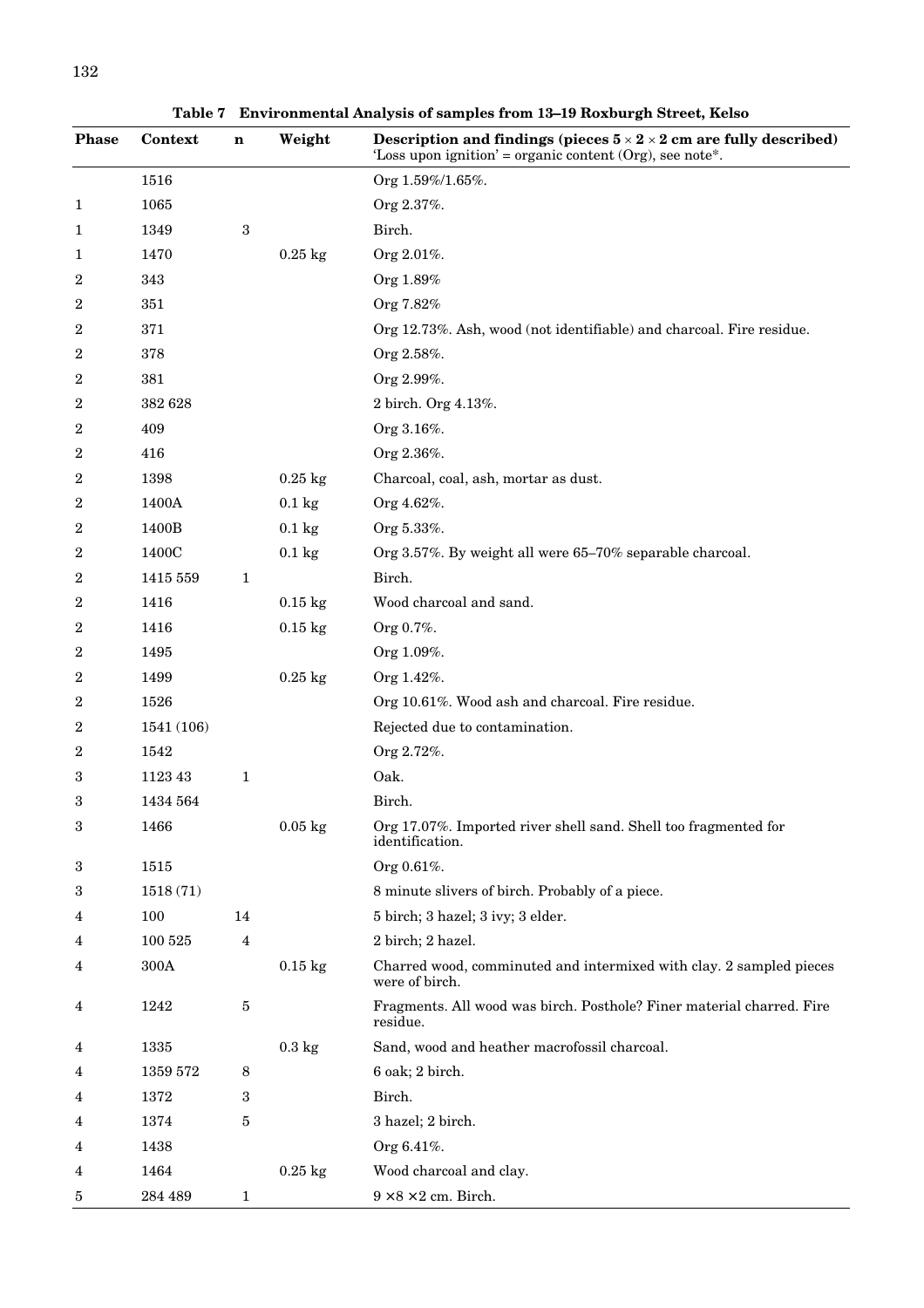| <b>Phase</b> | Context              | $\mathbf n$    | Weight             | Description and findings (pieces $5 \times 2 \times 2$ cm are fully described)<br>'Loss upon ignition' = organic content $(Org)$ , see note*.                        |
|--------------|----------------------|----------------|--------------------|----------------------------------------------------------------------------------------------------------------------------------------------------------------------|
| 5            | 315                  |                | $0.15$ kg          | Charred wood, comminuted and intermixed with clay. Sampled pieces<br>were: 2 hazel, 2 birch.                                                                         |
| 5            | 320 630              |                |                    | 4 birch; 1 oak; 1 hazel.                                                                                                                                             |
| 5            | 330A                 |                |                    | Org 0.66%.                                                                                                                                                           |
| 5            | 340 596              | $\overline{4}$ |                    | 4 birch.                                                                                                                                                             |
| 5            | 356 576              | 1              |                    | Birch.                                                                                                                                                               |
| 5            | 1042 439             | $\mathbf{1}$   |                    | Sliver of birch.                                                                                                                                                     |
| 5            | 1077 2 (1 on<br>bag) |                |                    | Both hazel.                                                                                                                                                          |
| 5            | 1463                 |                |                    | Org 1.65%.                                                                                                                                                           |
| 6            | 245                  |                | $0.5 \text{ kg}$   | No pollen or macrofossil assemblage. Org 4.0%. 'Sterile sub-soil'.                                                                                                   |
| 6            | 282                  |                | $0.6\ \mathrm{kg}$ | No pollen or macrofossil assemblage. Occasional phytoliths of Festucoid<br>type, 30% Org and abundant particulate charcoal. No indication of<br>sewage. 'Dark soil'. |
| 6            | 299                  |                | $0.4\ \mathrm{kg}$ | Wood, well charred and decomposed, with few identifiable pieces. All 9<br>were birch, and probably of a piece.                                                       |
| 6            | 353                  |                |                    | Coal dust and ash included in clay.                                                                                                                                  |
| 6            | 1041                 |                | $0.1 \text{ kg}$   | Org. 2.7% No macrofossil, microfossil or charcoal assemblage. 'Sterile<br>sub-soil'                                                                                  |
| 6            | 1060                 |                | $0.05$ kg          | Mixture of granular mortar, charcoal, coal and ash. Dust from rubble?                                                                                                |
| 7            | 69 178               | 12             |                    | Rough slivers, largest $11 \times 3 \times 1$ cm. All birch.                                                                                                         |
| 7            | 387 574              | 1              |                    | Birch.                                                                                                                                                               |
| 8            | 22 167               | 1              |                    | 1 planed and painted piece of wood, $3 \times 2.5 \times 1$ cm. Oak. Coats: buff,<br>under, and mid-brown.                                                           |
| 8            | 57 199               | 4              |                    | Slivers, larges $4 \times 1 \times 0.5$ cm. All hazel.                                                                                                               |
| 8            | 208 159              | $\overline{2}$ |                    | Birch. Some bark adhering. Largest $5 \times 2 \times 1$ cm                                                                                                          |

<span id="page-2-0"></span>

| Table 7 (cont.) Environmental Analysis of samples from 13-19 Roxburgh Street, Kelso |  |  |
|-------------------------------------------------------------------------------------|--|--|
|                                                                                     |  |  |

n = number present

\* General guide to significance of Organics values from this site:

| Under $2\%$ | sterile    |
|-------------|------------|
| $c2 - 5%$   | negligible |
| c 5–10%     | minor      |

over 8% worth intensified examination

### *3 Report on plant remains from Building A, Wester Kelso/Floors Castle Trench 2*

Organic material, although generally scarce at this site, was found embedded in the floor levels of the cellar at Wester Kelso/Floors Castle Trench 2. Three lenses of agglutinated, blackened organic material (each providing samples of 6 g dry weight) from the cellar were subjected to examination. All residues which were found to be greater than 90% 'loss on ignition', and which, therefore, contained a significant amount of organic materials, were separated and examined. Pollen and spores were concentrated, and macroremains were disaggregated, using standard methods.

Both macro- and microremains consisted largely of bracken (*Pteridium aquilinum*). Eleven entire bracken fronds were separated, and on three of these, sori were observed in a collapsed form on the underside of the fronds. (A sorus is defined as a small area on the abaxial surface of a fern lamina, concerned with the production of sporangia, the structures in which the spores are formed). In total 923 spores were noted. Four of these were from *Dryopteris filix-mas* (male fern); the remainder were all broken spores of *Pteridium*. In addition, seven pollen grains were identified: three from *Plantago lanceolata* (ribwort plantain), two from Gramineae (grasses), one from Cyperaceae (sedges) and one from Chenopodiaceae (goosefoot family).

Ferns found in these three lenses, from subterranean floor levels of the excavations, could not have grown and developed sori *in situ*, since the soil at and below the levels of the lenses was sterile and inorganic (less than 5% 'loss on ignition').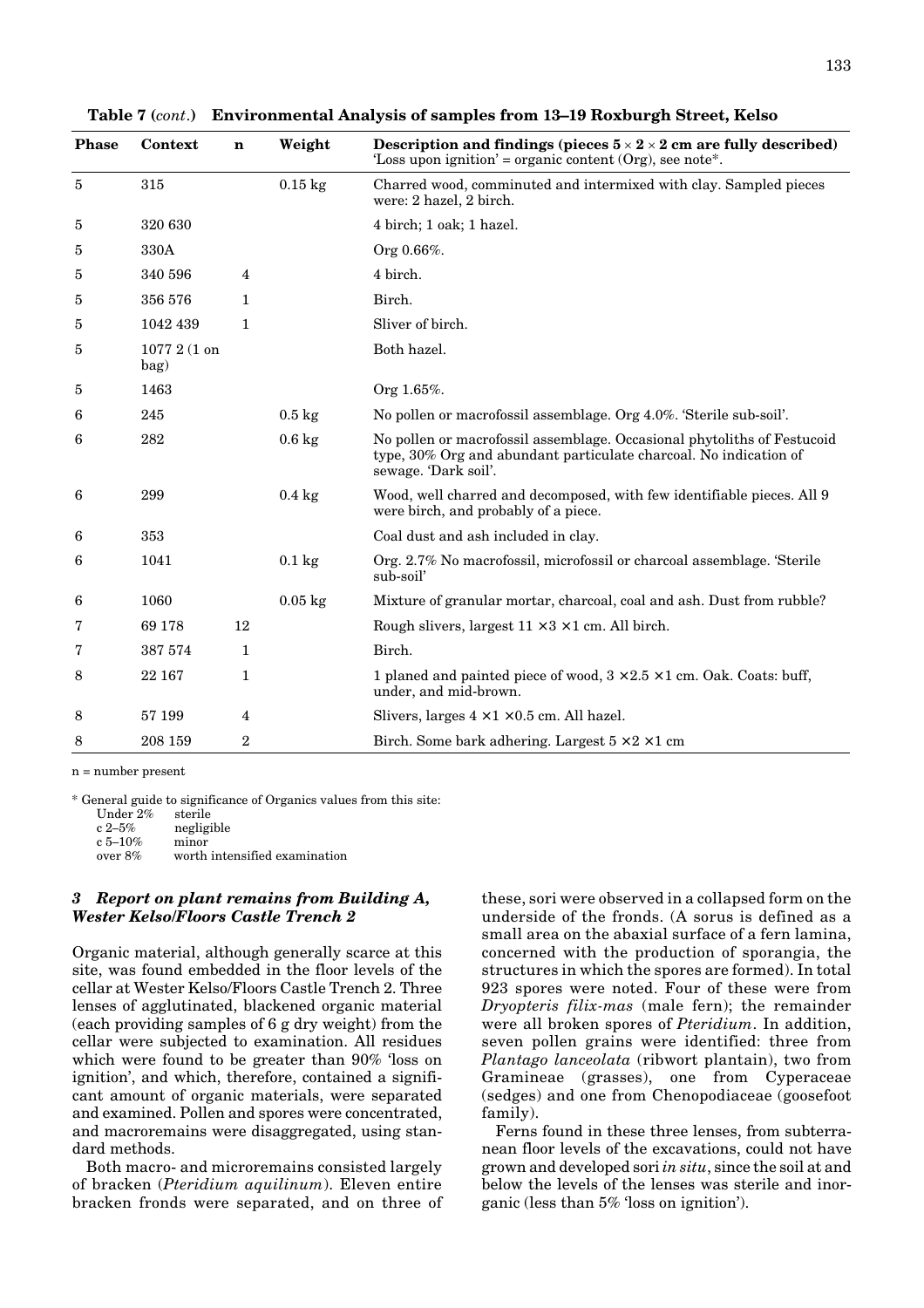| <b>Common name</b><br>$\mathbf n$<br>Duckweed family<br>1<br>Water lily<br>1<br>Pondweed<br>2<br>Reed<br>$\boldsymbol{2}$<br>Sedge family<br>58<br>Willow<br>33<br>Alder<br>536<br>633<br>38.6<br>Heather<br>76<br>Heather family<br>16<br>Flax family<br>$\boldsymbol{2}$<br>Cereal family<br>$\boldsymbol{2}$<br>Umbelliferae<br>Carrot family<br>10<br>Rose family<br>3<br>Meadowsweet<br>6<br>Sorrel<br>15<br>Ribwort plantain<br>94<br>Greater/hoary plantain<br>16<br>$6\phantom{.}6$ | opecies present in samples  |             |  |                       |  |  |
|---------------------------------------------------------------------------------------------------------------------------------------------------------------------------------------------------------------------------------------------------------------------------------------------------------------------------------------------------------------------------------------------------------------------------------------------------------------------------------------------|-----------------------------|-------------|--|-----------------------|--|--|
|                                                                                                                                                                                                                                                                                                                                                                                                                                                                                             | <b>Species</b>              |             |  | $\emph{v}_{\emph{0}}$ |  |  |
|                                                                                                                                                                                                                                                                                                                                                                                                                                                                                             | Wetland taxa                |             |  |                       |  |  |
|                                                                                                                                                                                                                                                                                                                                                                                                                                                                                             | Lemnaceae                   |             |  |                       |  |  |
|                                                                                                                                                                                                                                                                                                                                                                                                                                                                                             | Nymphaea sp.                |             |  |                       |  |  |
|                                                                                                                                                                                                                                                                                                                                                                                                                                                                                             | Potamogeton sp.             |             |  |                       |  |  |
|                                                                                                                                                                                                                                                                                                                                                                                                                                                                                             | Phragmites sp.              |             |  |                       |  |  |
|                                                                                                                                                                                                                                                                                                                                                                                                                                                                                             | Cyperaceae                  |             |  |                       |  |  |
|                                                                                                                                                                                                                                                                                                                                                                                                                                                                                             | Salix sp.                   |             |  |                       |  |  |
|                                                                                                                                                                                                                                                                                                                                                                                                                                                                                             | Alnus sp.                   |             |  |                       |  |  |
|                                                                                                                                                                                                                                                                                                                                                                                                                                                                                             | Sub Total                   |             |  |                       |  |  |
|                                                                                                                                                                                                                                                                                                                                                                                                                                                                                             | Dryland and riparian taxa   |             |  |                       |  |  |
|                                                                                                                                                                                                                                                                                                                                                                                                                                                                                             | Calluna sp.                 |             |  |                       |  |  |
|                                                                                                                                                                                                                                                                                                                                                                                                                                                                                             | Ericaceae, undifferentiated |             |  |                       |  |  |
|                                                                                                                                                                                                                                                                                                                                                                                                                                                                                             | Linaceae                    |             |  |                       |  |  |
|                                                                                                                                                                                                                                                                                                                                                                                                                                                                                             | Cerealia, undifferentiated  |             |  |                       |  |  |
|                                                                                                                                                                                                                                                                                                                                                                                                                                                                                             |                             |             |  |                       |  |  |
|                                                                                                                                                                                                                                                                                                                                                                                                                                                                                             | Rosaceae                    |             |  |                       |  |  |
|                                                                                                                                                                                                                                                                                                                                                                                                                                                                                             | Filipendula sp.             |             |  |                       |  |  |
|                                                                                                                                                                                                                                                                                                                                                                                                                                                                                             | Rumex acetosa               |             |  |                       |  |  |
|                                                                                                                                                                                                                                                                                                                                                                                                                                                                                             | Plantago lanceolata         |             |  |                       |  |  |
|                                                                                                                                                                                                                                                                                                                                                                                                                                                                                             | Plantago major / media      |             |  |                       |  |  |
|                                                                                                                                                                                                                                                                                                                                                                                                                                                                                             | Labiatae                    | Mint family |  |                       |  |  |
| Daisy family<br>92                                                                                                                                                                                                                                                                                                                                                                                                                                                                          | Compositae (Ligulate)       |             |  |                       |  |  |
| 11                                                                                                                                                                                                                                                                                                                                                                                                                                                                                          | Compositae (Tubulate)       |             |  |                       |  |  |
| Mugworts<br>4                                                                                                                                                                                                                                                                                                                                                                                                                                                                               | Artemisia sp.               |             |  |                       |  |  |
| Campion family<br>13                                                                                                                                                                                                                                                                                                                                                                                                                                                                        | Caryophyllaceae             |             |  |                       |  |  |
| Grasses<br>526                                                                                                                                                                                                                                                                                                                                                                                                                                                                              | Gramineae                   |             |  |                       |  |  |
| $\ensuremath{\mathrm{Pine}}$<br>24                                                                                                                                                                                                                                                                                                                                                                                                                                                          | Pinus sp.                   |             |  |                       |  |  |
| Elm<br>$\mathbf{1}$                                                                                                                                                                                                                                                                                                                                                                                                                                                                         | Ulmus sp.                   |             |  |                       |  |  |
| Hazel<br>${\bf 26}$                                                                                                                                                                                                                                                                                                                                                                                                                                                                         | Coryloid                    |             |  |                       |  |  |
| ${\rm Birch}$<br>57                                                                                                                                                                                                                                                                                                                                                                                                                                                                         | Betula sp.                  |             |  |                       |  |  |
| Oak<br>6                                                                                                                                                                                                                                                                                                                                                                                                                                                                                    | Quercus sp.                 |             |  |                       |  |  |
| 1006<br>61.4                                                                                                                                                                                                                                                                                                                                                                                                                                                                                | Sub-total                   |             |  |                       |  |  |
| 1639                                                                                                                                                                                                                                                                                                                                                                                                                                                                                        | Total                       |             |  |                       |  |  |
|                                                                                                                                                                                                                                                                                                                                                                                                                                                                                             | <b>Faunal remains</b>       |             |  |                       |  |  |
| Sheep liver fluke<br>19                                                                                                                                                                                                                                                                                                                                                                                                                                                                     | cf Fasciola hepatica (ova)  |             |  |                       |  |  |
| $\boldsymbol{2}$<br>Caddis fly                                                                                                                                                                                                                                                                                                                                                                                                                                                              | Trichoptera (larvae)        |             |  |                       |  |  |

<span id="page-3-0"></span>**Table 8 Environmental analysis of samples from a stone-lined pit at Wester Kelso/Floors Castle Trench 3 Species present in samples**

n = number of pollen grains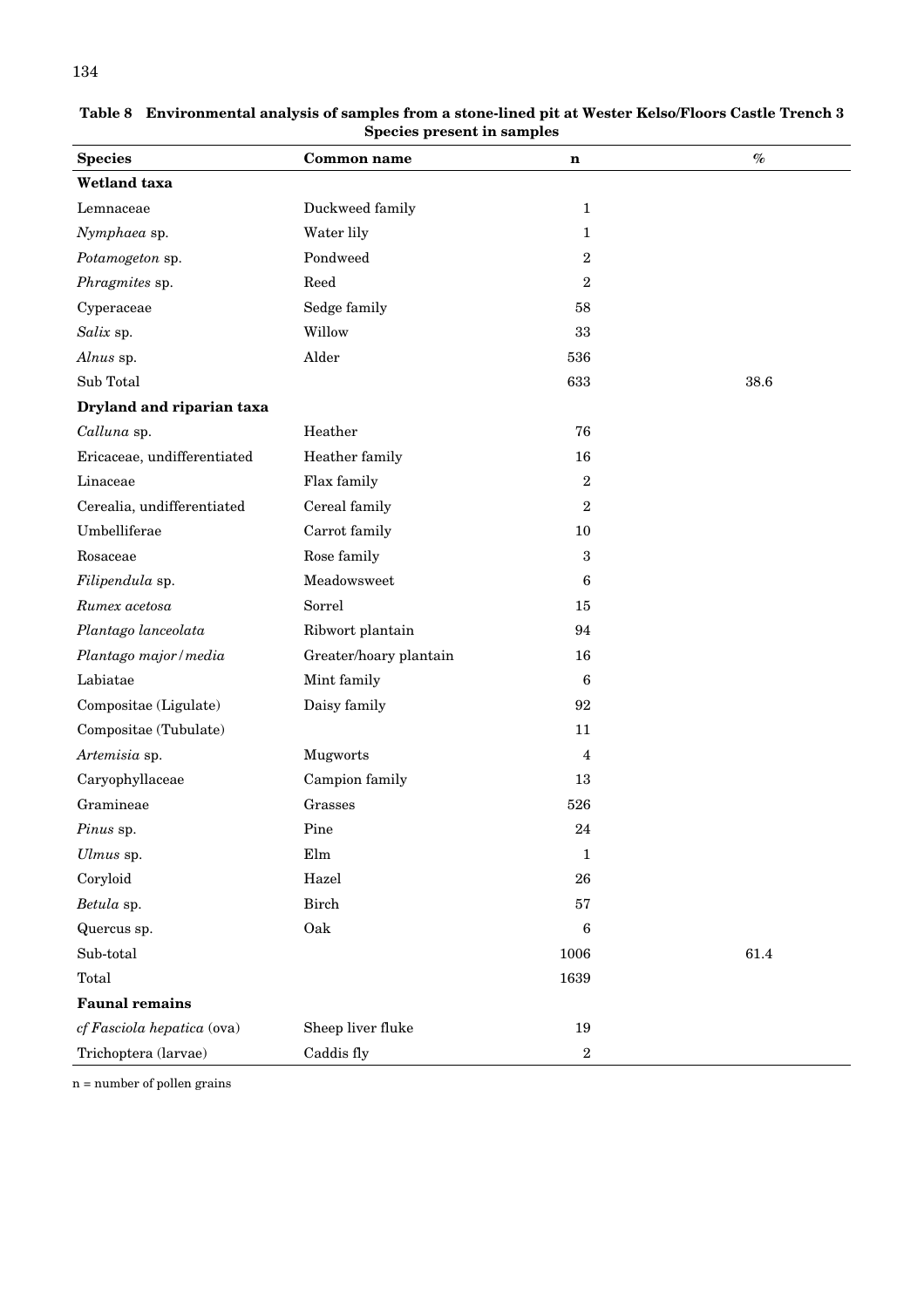| <b>Phase</b>   | Context | <b>Sample</b> | Condition     | <b>Age/Potential Age Range</b>           |
|----------------|---------|---------------|---------------|------------------------------------------|
| 1              | 1470    | 521           | Poor          | Middle Coal Measures                     |
| 1              | 1336    | 640           | Good          | Lower, Middle & Upper Limestone Group    |
| $\overline{2}$ | 1528    | 557           | Poor          | Middle Coal Measures                     |
| $\overline{2}$ | 1416    | 624           | Barren        | Unknown                                  |
| $\overline{2}$ | 1127    | 627           | Fair          | Scremerston Coal Group to Millstone Grit |
| $\overline{2}$ | 332     | 628           | Poor          | Lower, Middle & Upper Limestone Group    |
| 3              | 1538    | 590           | Almost Barren | Coal Measures                            |
| 3              | 1097    | 613           | Good          | Lower, Middle & Upper Limestone Group    |
| 3              | 1103    | 638           | Barren        | Unknown                                  |

**Table 9 Coal Samples from 13–19 Roxburgh Street, Kelso**

There is an abundance of field observation and ecological data on bracken, relevant in many respects to this site, namely its general distribution [\(Page 1982\),](#page-2-0) the prolificacy of spore production [\(Rymer 1976\) a](#page-2-0)nd bracken's status as a very extensive, aggressive and abundant, weedy specie[s \(Page](#page-2-0) [1982\).](#page-2-0) An ethnobotanical review shows the diverse uses to which bracken has been put in historical times [\(Rymer 1976\).](#page-2-0) Importation of bracken to this unnatural, sterile site, indicates an intended enduse; for example, conversion to potash, use as fuel, thatch, litter or floor covering, food or medicament [\(ibid\).](#page-2-0) However this evidence is mainly anecdotal, highly uneven in quality and geographical cover, and difficult to quantify.

The presence of abundant frond and reproductive material and the absence of rhizomatous and burned material allow an appraisal of the probability of these end-uses at this site. Only fuel (unused), thatch or roofing (though without supports, and not of sod or turf), litter or floor covering (in this case, unused since no associated plant and animal species were evident) and packing (of some indeterminate stored commodity) need be considered. Since potash manufacture leaves a burned residue, which is absent at the site, this use can be discounted. Similarly, use as a food or medicament, while possible, cannot be proven. The purity of the plant material in the lenses indicates careful gathering for one of these specific purposes.

#### *4 Environmental analysis of samples from a stone-lined pit at Wester Kelso/Floors Castle Trench 3*

A total of 18 samples was obtained from the fills of a stone-lined pit from Phase 2 at Wester Kelso/Floors Castle Trench 3. Pollen analysis revealed the presence of a variety of plant species from both wetland and dryland taxa, as shown in [Table 8. T](#page-3-0)he nature of the deposits containing the wetland species indicated the presence of flood debris, either deposited naturally or dumped. Faunal remains consisting of two possible larvae from caddis flies (Trichoptera) also indicate a freshwater habitat.

The remainder of the species represented in the samples were of grassland plants, typical of a low-growing sward. The incidence of ova, probably from the sheep liver fluke, *Fasciola hepatica*, indicates the presence of the host animal in the vicinity. These samples therefore indicate pastureland grazed by livestock, as well as, perhaps, waste ground, with no clear indicators of settlement.

#### *Palynological Analysis of Coal Samples from Phases 1, 2 and 3 of the excavations at 13–19 Roxburgh Street, Kelso by G Armstrong (British Coal Scientific Services)*

Upon maceration, the state of preservation of the spore assemblages was seen to vary quite considerably. Two of the samples were completely devoid of spore material, and another was almost barren. This may be because the rank of the coal is of a magnitude, which renders the spores unrecognisable, or that the coal has been burnt or subjected to weathering prior to burial. The variation in the state of preservation of the spore assemblages of the remaining samples may be the result of the inclusion, in the sample, of coal affected by one or more of the factors given above.

Samples from Contexts 1336 and 1097 comprise a single piece of coal so those species present in the spore assemblage with a range in time will enable the age of the coal to be precisely determined. The overlap in time, however, of long ranging species with short ranging ones means that some of the coal in the composite samples may be of an age equivalent in time to the upper or lower limits of the longer ranging species. In the case of one of the composite samples, therefore, a potential age range is given.

The table (Table 9) gives the age of the coal considered to be present in the samples, and it appears that in each phase coal may have been derived from the same sources.